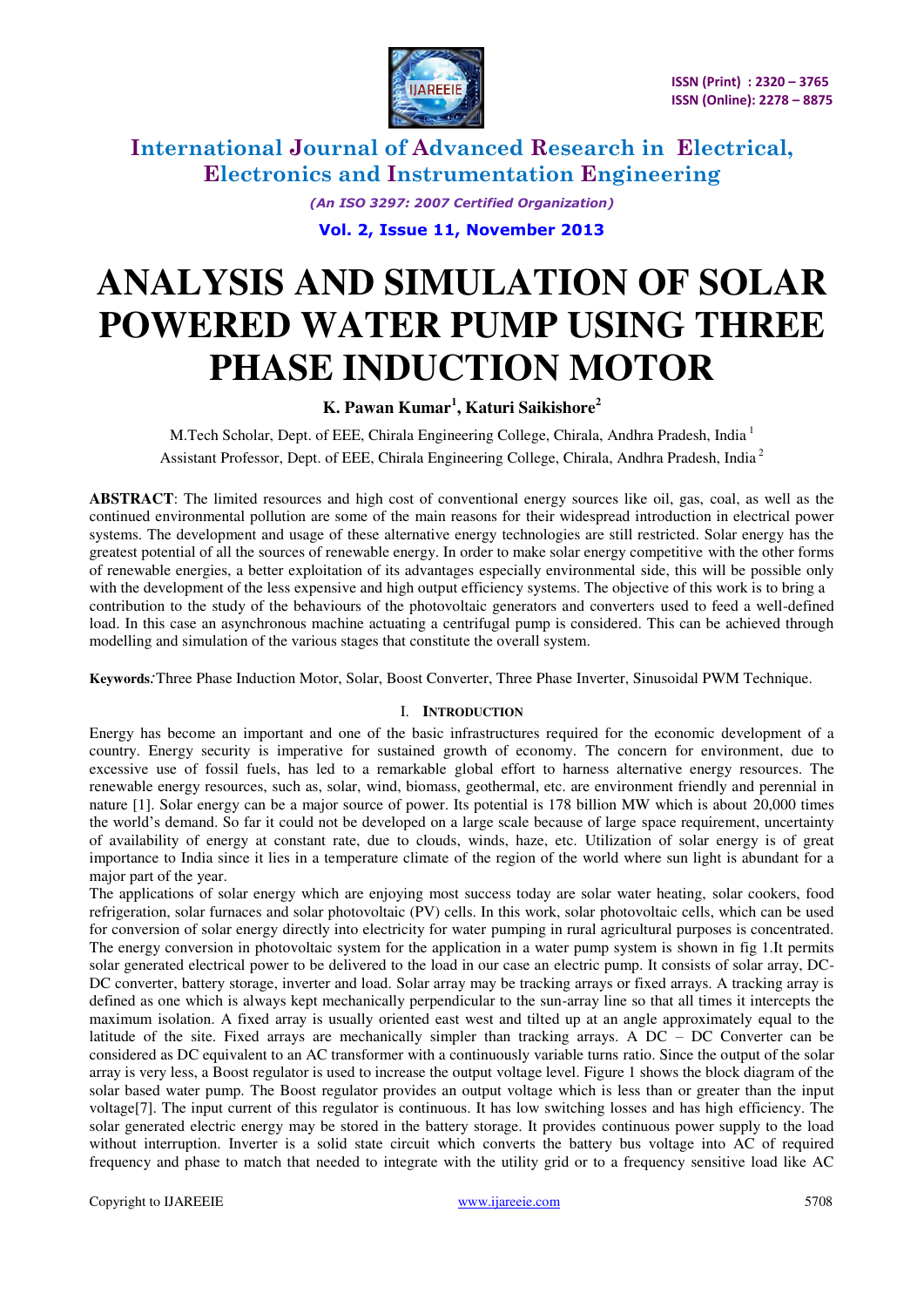

*(An ISO 3297: 2007 Certified Organization)* 

### **Vol. 2, Issue 11, November 2013**

motors[10]. The configurations of inverters are 120 degree conduction mode and 180 degree conduction mode. Among these two configurations, the inverter with 180 degree conduction mode is used to get its own technical advantages.



#### II. **DC-DC (BOOST) CONVERTER**

A boost converter is a specific type of dc-dc power electronic converter whose goal is to efficiently step up DC voltage to a higher level with minimal ripple.



Fig.2: Boost converter

The boost is a popular non-isolated power stage topology, sometimes called a step-up power stage. Power supply designers choose the boost power stage because the required output is always higher than the input voltage. The input current for a boost power stage is continuous, or non-pulsating, because the output diode conducts only during a portion of the switching cycle. The output capacitor supplies the entire load current for the rest of the switching cycle. Figure 2 shows a simplified schematic of the boost power stage. Inductor L and capacitor C make up the effective output filter. Resistor R<sub>Load</sub> represents the load seen by the power supply output.

#### A. *Circuit Operation:*

A simplified, qualitative way to visualize the circuit operation is to consider the inductor as an energy storage element. When SW is ON, energy is added to the inductor. When SW is OFF, the inductor and the input voltage source deliver energy to the output capacitor and load. The output voltage is controlled by setting the on time of SW. For example, by increasing the on time of SW, the amount of energy delivered to the inductor is increased. More energy is then delivered to the output during the off time of SW resulting in an increase in the output voltage. When the switch is ON for a time duration DT, the switch conducts, the inductor stores energy. This results in a positive voltage  $V_L = V_{in max}$  across the inductor. This voltage causes a linear increase in the inductor current I<sub>L</sub>. Figure 3 shows a simplified schematic of the boost converter during ON time.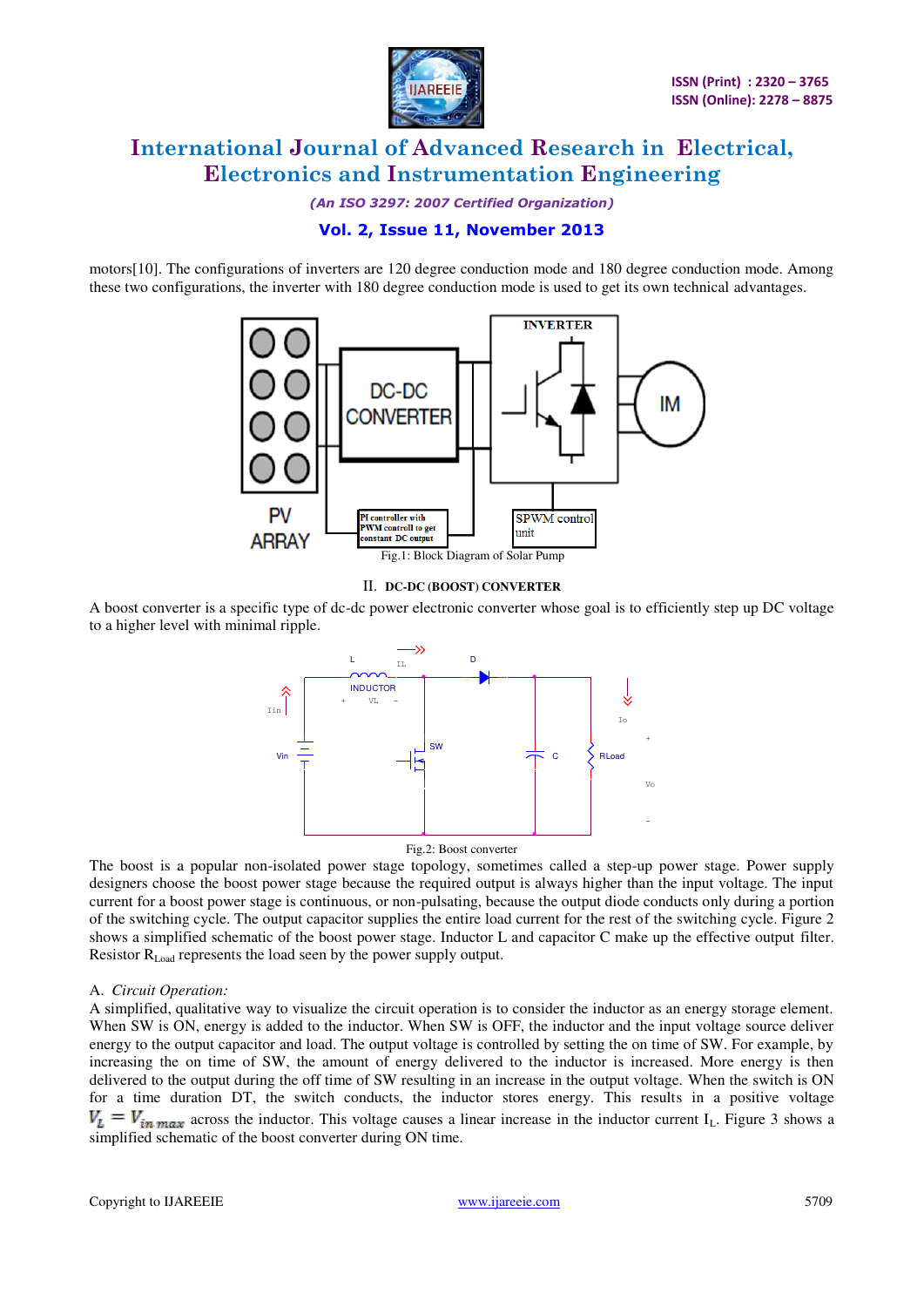

*(An ISO 3297: 2007 Certified Organization)* 

**Vol. 2, Issue 11, November 2013** 





When the switch is turned OFF, because of the inductive energy storage, the input supply voltage and the energy stored in the inductor adds and delivers to the load. This current now flows through the diode, and  $V_{out} = V_L + V_{in}$  for time duration (1-D) T until the switch is turned on again. Figure 4 shows a simplified schematic of the boost converter during OFF time. Therefore, a converter and its control should be designed based on both modes of operation. However, for this course we only consider the dc-dc converters operated in CCM. Figure 5 shows the typical wave forms of the boost converter.



III. **THREE PHASE INVERTER AND CONTROL SCHEME** 

An inverter is a circuit that converts DC sources to AC sources. Inverters are used in a wide range of applications from small switched power supplies for a computer to large electric utility applications to transport bulk power. This makes them very suitable for when you need to use AC power tools or appliances.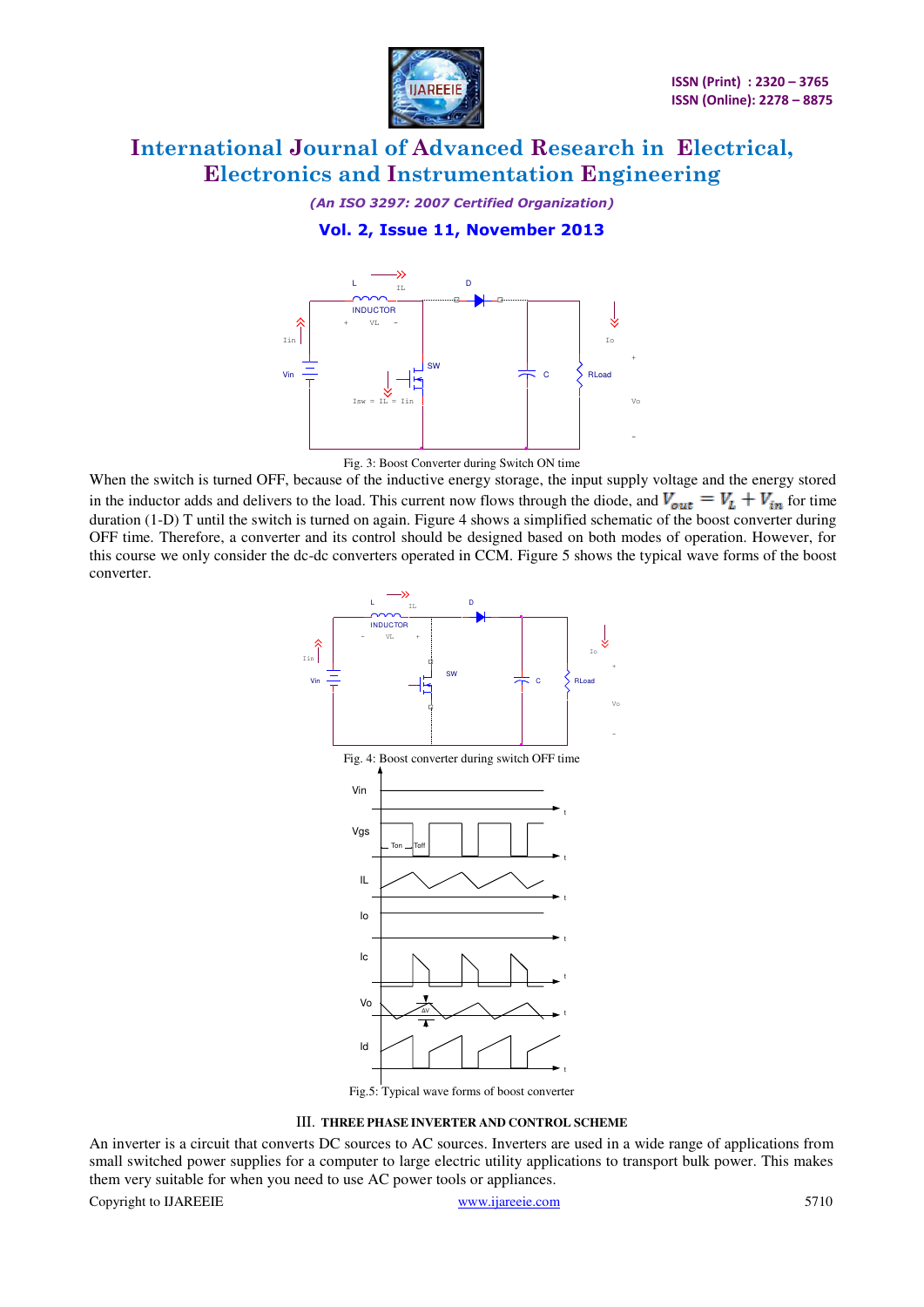

*(An ISO 3297: 2007 Certified Organization)* 

### **Vol. 2, Issue 11, November 2013**

Power inverters produce one of three different types of wave output:

- Square Wave
- Modified Square Wave (Modified Sine Wave)
- Pure Sine Wave (True Sine Wave)

In photovoltaic system, the DC/AC inverter is used to converts the power of the source by switching the DC input voltage in a pre-determined sequence to generate AC voltage output. Equivalent circuit of three-phase inverter is shown below. It has six switches that turn on and off to obtain a sinusoidal output. Pulse Width Modulation is a technique that use as a way to decrease harmonic content in the inverter circuit. The supply of an induction motor by the solar generator requires the use of an inverter which transforms the DC-voltage into a three phase AC-system with variable frequency and voltage. There are two basic types of forced-commutated inverter: The current source inverter and the voltage source inverter. This chapter is focus on detailed study and modeling of three phase inverter as a frequency changer modulated by Sinusoidal Pulse Width Modulation (SPWM).

#### A. *The 180 Degree Mode Voltage Source Inverter:*

The DC voltage obtained from the PV array is converted to AC voltage with the help of inverter. A voltage source inverter provides a firm link voltage across the motor terminals. While the load current adjust itself according to the impedance of the motor. Here six-step180 degree mode inverter is used to obtain a three-phase voltage output from DC source. The prime reason behind using a six-step inverter is only to minimize the switching losses since the phase voltage in this case is a six-step wave. Three-phase voltage source inverter is a combination of three single-phase bridge circuits. A simplified diagram of a basic three-phase inverter bridge is shown in figure 6. There are diodes in antiparallel in addition to the main power devices. These diodes are called the return current or feedback diodes. It provides an alternate path for the inductive current.



To obtain the three-phase AC current in six-step inverter, six gating signals need to be applied to the six switches of the inverter. The waveforms of gating signals H1, H3 and H5 are shown in figure 6. H1, H3, H5 are 3 phase symmetrical switching function with phase shift 120°. To produce the symmetrical three phase voltages across a three phase load the devices are switched ON for 180°. The switching signals of each inverter leg are displaced by 120° with respect to the adjacent legs. The switching signals S1 and S4 are complimentary, the same for S3 and S6, S5 and S2. The switching sequence will be S1S2S3, S2S3S4, S3S4S5, S4S5S6, S5S6S1, S6S1S2, S1S2S3 … for a positive sequence. The sequence will be reversed to get the negative phase sequence. The line to neutral voltages Van represented the six step of the inverter. Vbn and Vcn have the same waveform with phase shift 120°. Each switch is turned ON for 180°. The switches S1 and S4, which belong to the leftmost inverter leg, produce the output voltage for phase A. The switching signals for the switches in the middle leg, S3 and S6 for phase B, and are delayed by 120° from those for S1 and S4 respectively for a positive sequence. Similarly, for the same phase sequence, the switching signals for switches S5 and S2 are delayed from the switching signals for S3 and S6 by  $120^{\circ}$ . During step1,  $0 \le \omega t \le 60$ , IGBT5, IGBT6 and IGBT1 are conducting, Thus, current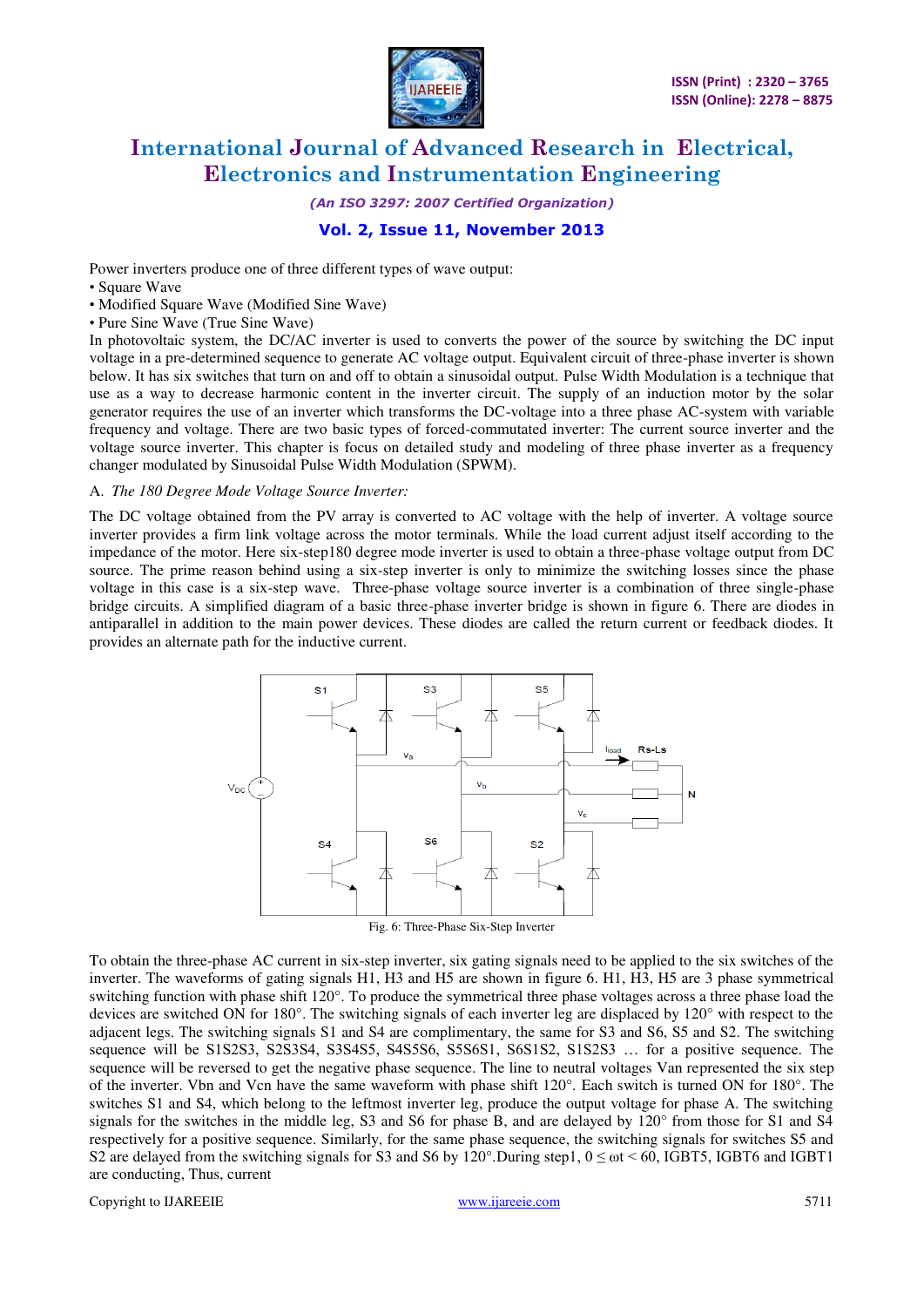

*(An ISO 3297: 2007 Certified Organization)* 

**Vol. 2, Issue 11, November 2013** 

$$
i = \frac{Vs}{1 + \frac{Z}{2}} = \frac{2Vs}{3}
$$

And the line to neutral voltages are Van = Vcn =  $i^*Z/2 = Vs/3$  and Vnb =  $i^*Z = 2Vs/3$ 

| <b>STEP</b>    | <b>IGBTs</b><br>Conducting | <b>IGBTs</b><br>connected<br>to positive<br>DC bus | <b>IGBTs</b><br>connected<br>to negative<br>DC bus | $I_{an}$   | $I_{bn}$   | $I_{cn}$   |
|----------------|----------------------------|----------------------------------------------------|----------------------------------------------------|------------|------------|------------|
|                | 5, 6, 1                    | 1.5                                                | 6                                                  | (Vs/3)     | $(-2Vs/3)$ | (Vs/3)     |
| $\overline{2}$ | 6, 1, 2                    |                                                    | 2, 6                                               | (2Vs/3)    | $(-Vs/3)$  | $(-Vs/3)$  |
| 3              | 1, 2, 3                    | 1, 3                                               | $\overline{2}$                                     | (Vs/3)     | (Vs/3)     | $(-2Vs/3)$ |
| 4              | 2, 3, 4                    | 3                                                  | 2, 4                                               | $(-Vs/3)$  | (2Vs/3)    | $(-Vs/3)$  |
| 5              | 3, 4, 5                    | 3, 5                                               | 4                                                  | $(-2Vs/3)$ | (Vs/3)     | (Vs/3)     |
| 6              | 4, 5, 6                    | 5                                                  | 4, 6                                               | $(-Vs/3)$  | $(-Vs/3)$  | (2Vs/3)    |

Table 1: Switching Sequences and Voltages

It is called "six-step inverter" since there are six "steps" in the line to neutral (phase) voltage waveform as shown in figure 3.2. For a six steps inverter, the output current do not have harmonics of order three and multiples of three.

#### B. *CONTROL SCHEME*

The width of all pulses of same as in case of multiple pulse width modulation, but the width of each pulse is varied in proportion to the amplitude of a sine wave evaluated at the center of the same pulse. The distortion factor and lower order harmonics are reduced significantly. The gating signals are generated by comparing a sinusoidal reference signal with a triangular carrier wave of frequency Fc. The frequency of reference signal Fr determines the inverter output frequency and its peak amplitude Ar, controls the modulation index M, and rms output voltage Vo. The number of pulses per half cycle depends on carrier frequency. In sine-triangle three-phase PWM inverter, three sinusoidal reference voltage waveforms at each phase are compared to the same triangular carrier. The three-reference voltages are  $120^{\circ}$  apart.  $V_{a, ref} = V_{ref} \sin(2\pi ft)$  (3.1)

$$
V_{b, ref} = V_{ref} \sin(2\pi ft - 2\pi/3)
$$
\n(3.2)

 $V_{c. ref} = V_{ref} \sin (2\pi ft + 2\pi/3)$  (3.3)

With this method, switch S1 is ON when triangular carrier is less than and S4 is OFF. The output voltage is equal to Vdc. The same principles apply for the other legs of the converter. To summarize the principles:

| $V_{a, ref}$ > $V_{trial}$<br>$\rightarrow$ | S1 is ON             | (3.4) |
|---------------------------------------------|----------------------|-------|
| $V_{a, ref}$ < $V_{trial}$<br>$\rightarrow$ | S <sub>2</sub> is ON | (3.5) |
| $V_{b, ref}$ , $V_{trial}$<br>$\rightarrow$ | S3 is ON             | (3.6) |
| $V_{b, ref}$ < $V_{trial}$<br>$\rightarrow$ | S <sub>4</sub> is ON | (3.7) |
| $V_{c, ref}$ > $V_{trial}$<br>$\rightarrow$ | S5 is ON             | (3.8) |
| $V_{c, ref}$ < $V_{tria}$<br>$\rightarrow$  | S6 is ON             | (3.9) |

In sine triangle PWM, the amplitude modulation ratio (or index)  $M_a$  is defined by

$$
M_a = \frac{peak\ amplitudes\ of\ Vtria}{amplitudes\ of\ Vref} \tag{3.10}
$$

Where Vtria: the peak amplitude of the triangular carrier, Vref: peak amplitude of the sinusoidal reference signal The frequency of the triangular waveform fpwm is the frequency of the inverter. The frequency of the reference is the fundamental output frequency. The line-to-line voltage rms value at the fundamental frequency is obtained by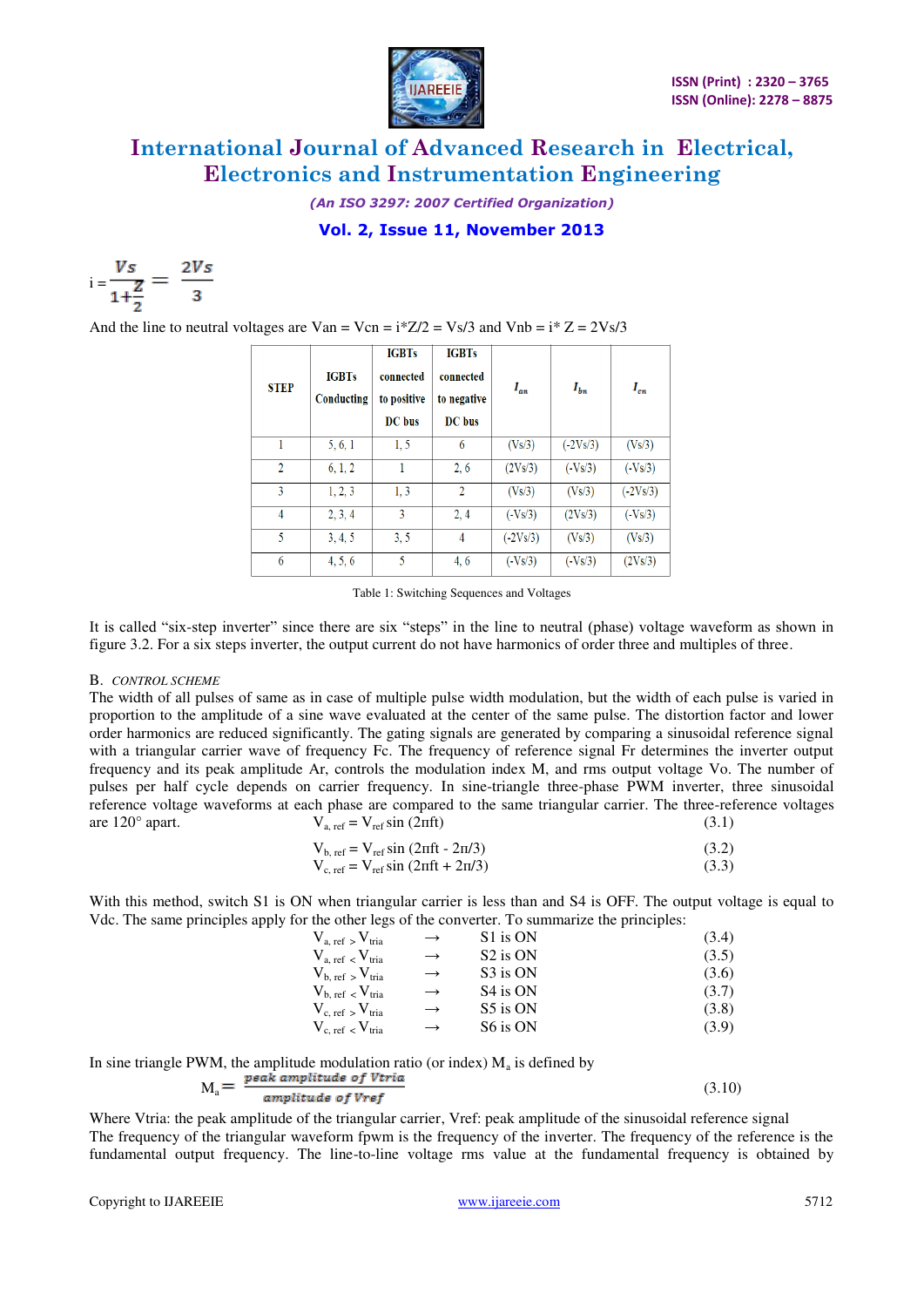

*(An ISO 3297: 2007 Certified Organization)* 

### **Vol. 2, Issue 11, November 2013**

multiplying the fundamental line to neutral fundamental frequency with  $\sqrt{3}/\sqrt{2}$  Figure 7 shows the waveform of the sine triangle and the voltage reference comparison.



Fig. 7: Sine Triangle, Voltage Reference and Phase Voltage

The switching frequency should be higher to reduce the harmonics at the output. Thus, less filter harmonics will be used. However, switching losses increase in proportion to the switching frequency. In PV system, the DC voltage that is the output from the boost converter is the input for the inverter. A controller should be implemented in order to maintain the DC voltage in a constant manner. In addition, the voltage reference determines the output frequency and amplitude desired.

#### IV.**SIMULATION RESULTS**

The above shown simulink configuration consist of Boost regulator, three phase inverter and induction motor. For simplifying the power stage with minimum number of components and for achieving maximum performance, the Boost regulator is preferred over other regulators.



The Boost regulator is here used in boost operation model. The dc voltage received from solar cell is boosted up to the required level and then fed into three phase inverter. The waveform in fig.9 shows the simulated output of the combination of Boost regulator, inverter and induction motor. The voltage received from solar cell is 50-150 v dc which is fed to Boost regulator. The output voltage of Boost regulator is 250v dc which will be the input to the inverter.

The induction motor receives 415v ac from inverter for its operation to which the pump is connected. The first two simulation outputs show the line voltage and currents. The next two wave forms are the variation of torque and the speed with respect to time. The system reaches to the speed of 1500 rpm at 0.15 secs.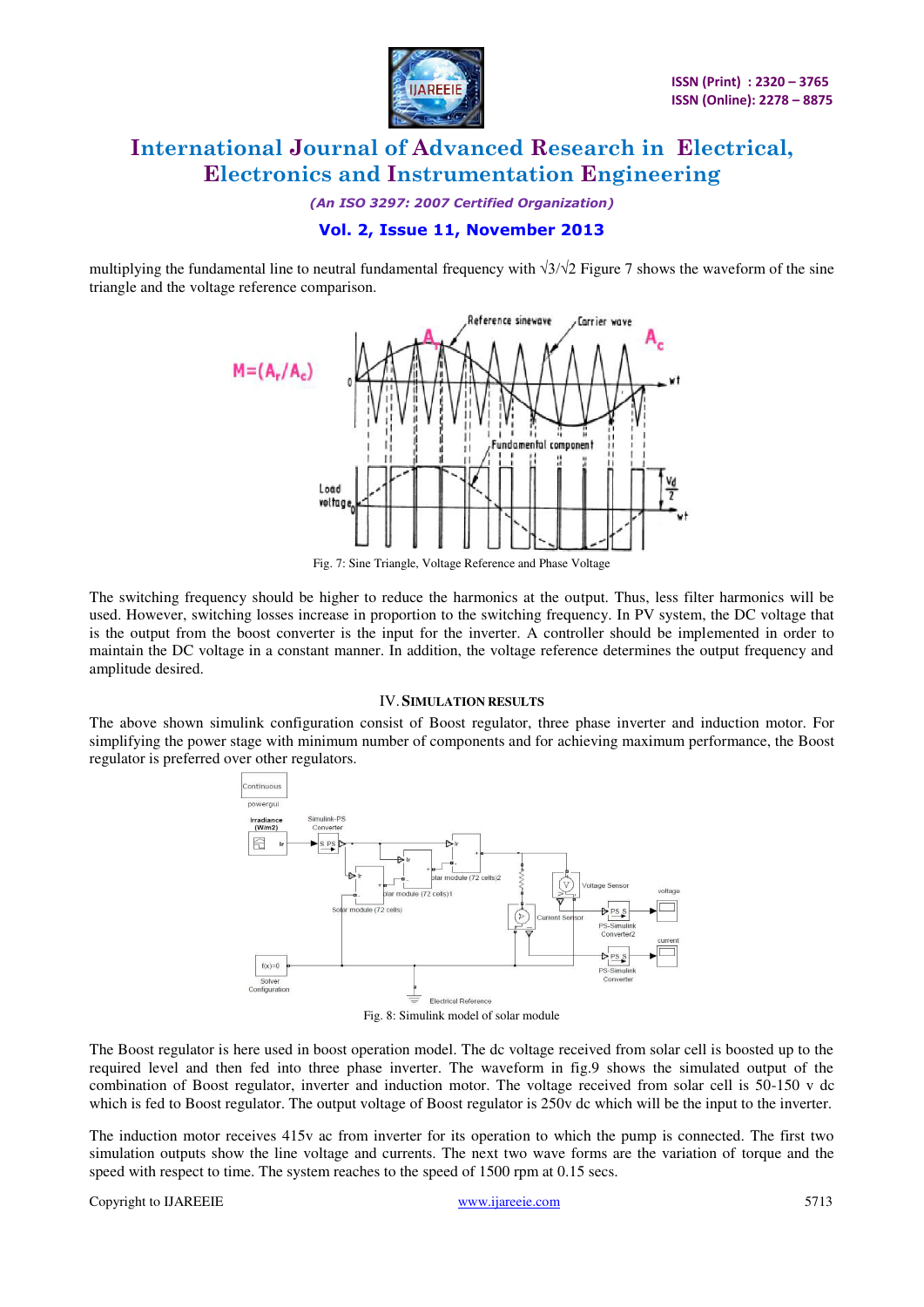

*(An ISO 3297: 2007 Certified Organization)* 

**Vol. 2, Issue 11, November 2013** 



In this simulation, the output of the boost converter is connected to the three-phase inverter. The PI controller still tracks the maximum voltage of the photovoltaic array. The carrier frequency is set at 20 kHz and reference frequency is set at 50 Hz for sinusoidal pulse width modulation technique. The three-phase inverter delivers a three-phase current to the load. Figure 11 shows a sinusoidal load current for phase a. The DC voltage produced by the photovoltaic system is converted into AC current to the load.



Fig. 10: Simulink Model of proposed system

Figure 10 shows the Simulink model of the proposed converter. Inversion of boost converter output dc voltage into ac by using three phase inverter which is controlled by Sinusoidal pulse width modulation technique. The dc voltage is inverted into ac as of same magnitude with reference frequency.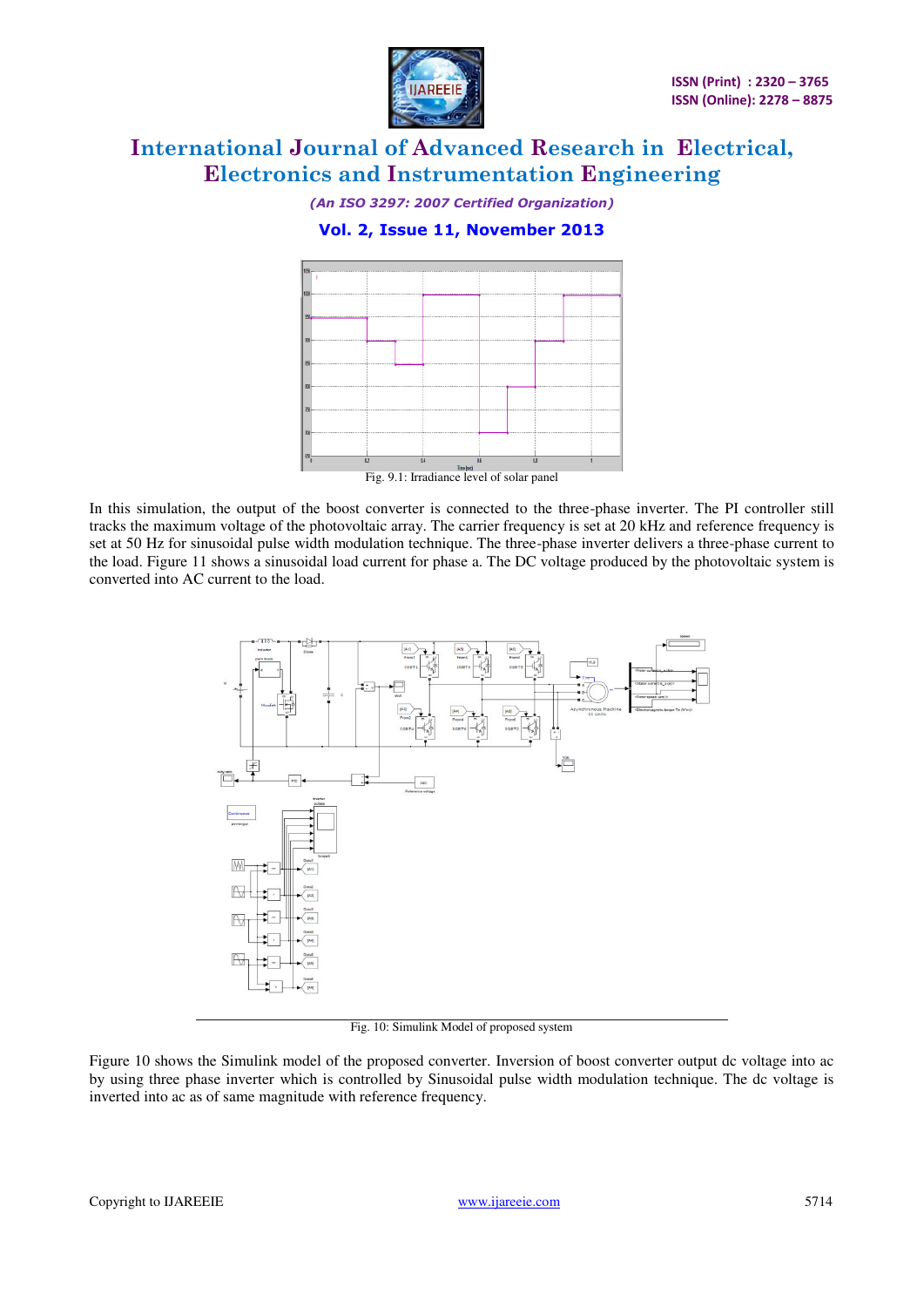

*(An ISO 3297: 2007 Certified Organization)*  **Vol. 2, Issue 11, November 2013** 



Fig. 10.1: Boost Converter output Voltage



Fig.11: Inverter Output

It is clear from the below figure that speed of the induction motor is constant without any oscillation. Induction motor is controlled by v-f control technique. Speed of the induction motor is dependent on frequency of the supply voltage. Frequency of the supply voltage is maintained constant by using SPWM technique.

Torque of induction motor is directly proportional to square of the supply voltage. The supply voltage is from PV source which is dependent on solar irradiation. Boost converter continuously tries to maintain constant voltage in this process some dips and spikes in the supply voltage. Due to dips and spikes there are some oscillations or fluctuations in the steady state of torque of induction motor. But oscillations in the transient state are due to parameters of stator and rotor. Due to high motor inductance, the transients lasted for longer period i.e., the machine took longer time to achieve its steady state speed, torque and current. The torque oscillations depicted in Fig 12 are based on the irradiation levels shown in Fig 12. The change in irradiation levels are in steps. However, in actual situation the change in irradiation levels happens at certain time intervals and hence the magnitude of torque oscillations is in not high as depicted in Fig 12. A higher torque oscillation if matched with the natural frequency may mechanically affect the rotor of the motor. Since the motor is only used for water pumping applications this effect is not considered as a contrast to a turbogenerator in a power plant. Due to low rotor resistance, the machine started with higher jerks, i.e., the fluctuations in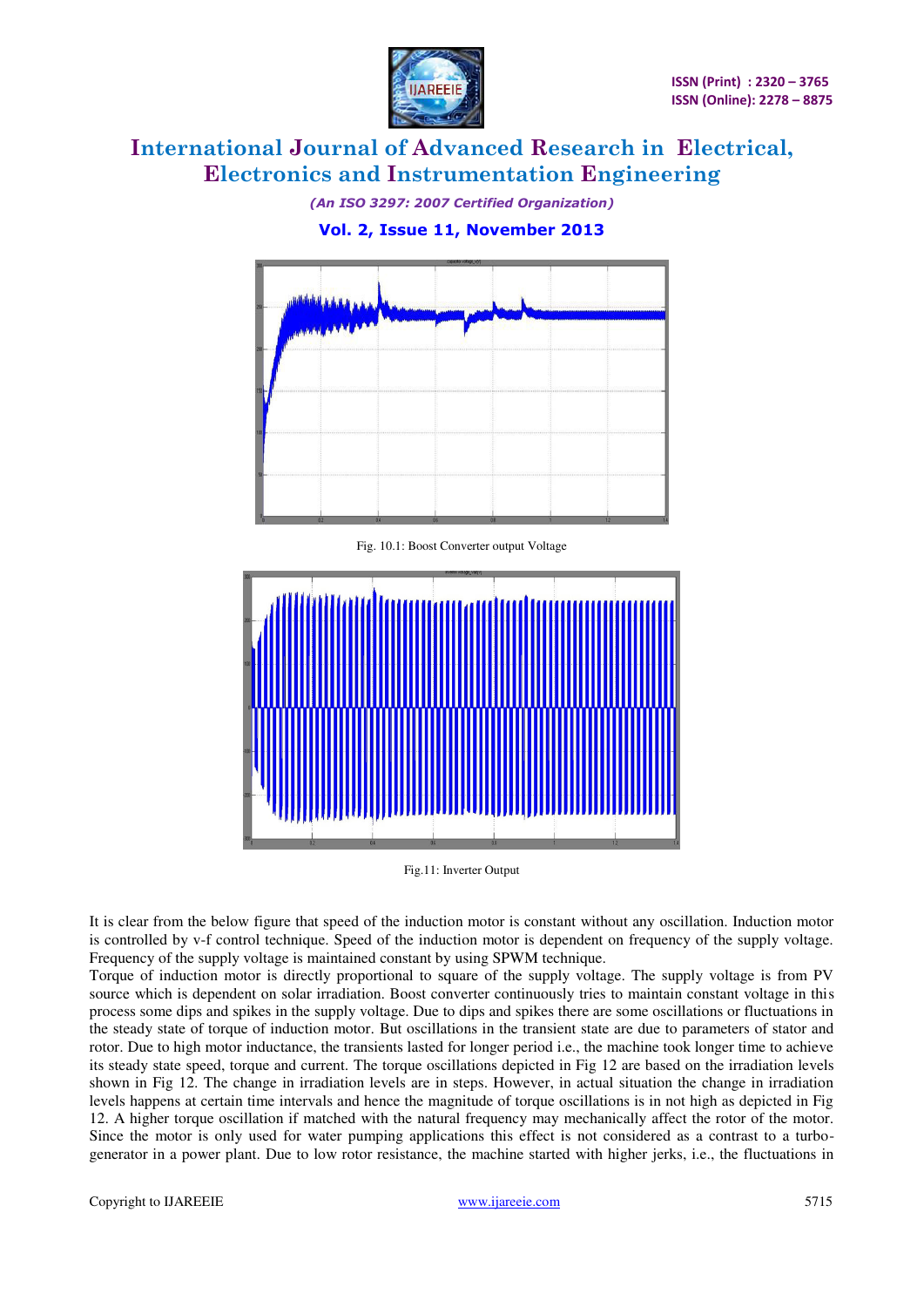

*(An ISO 3297: 2007 Certified Organization)* 

### **Vol. 2, Issue 11, November 2013**

the transient period were more. The stator resistance must be kept as low as possible, because the steady state time increased as well as the machine started with more jerks.



From the above figure 12 it is observed that at two different solar irradiation levels i.e.,  $800W/m^2$  and  $1000W/m^2$  boost converter voltage is same in both cases but PV voltage is different. But the induction motor output parameters speed, torque, stator and rotor currents are didn't change.

#### V. **CONCLUSION**

In this paper, the study of simple photovoltaic system has been presented. From the theory of the photovoltaic, a PV array with a band of solar irradiation levels, A dc-dc boost converter which converts a variable dc voltage corresponding to the band of solar irradiation levels into a constant high dc voltage, Then the inversion of this dc voltage into three phase ac voltage using three phase inverter which is controlled by SPWM technique has been designed. Which supplies three phase induction motor and its performance has been analyzed. Finally, the system has been simulated with Simulink MATLAB. First, the simulations of the PV array showed that the simulated models were accurate to determine when the irradiance varies, the PV array output voltage  $\&$  current change is shown. Then, the simulation of the dc-dc boost converter is showed that the output voltage is constant irrespective input variations are shown in figure above. The simulations of the inverter simulated models were is accurate because magnitude of ac with 50Hz frequency is same as dc and supplies the induction motor, whose performance has been analyzed by varying the stator and rotor parameters to reduce the steady state time and oscillations in the torque of motor.

#### **REFERENCES**

- [1] Nafisa Binte Yousuf, Khosru M. Salim, Rafid Haider, Md. Rajin Alam, Fatima Binte Zia "Development of a Three Phase Induction Motor Controller for Solar Powered Water Pump" IEEE Trans. Power Electron., vol. 24, no. 5, pp. 1198–1208, May 2009.
- Rashid, Muhammad H., Power Electronics-circuits, designs and applications. 2007.
- [3] Benlarbi K , Mokrani L , Nait-Said MS. A fuzzy global efficiency optimization of a photovoltaic water pumping system . Solar Energy 77 (2004); 203–216 .